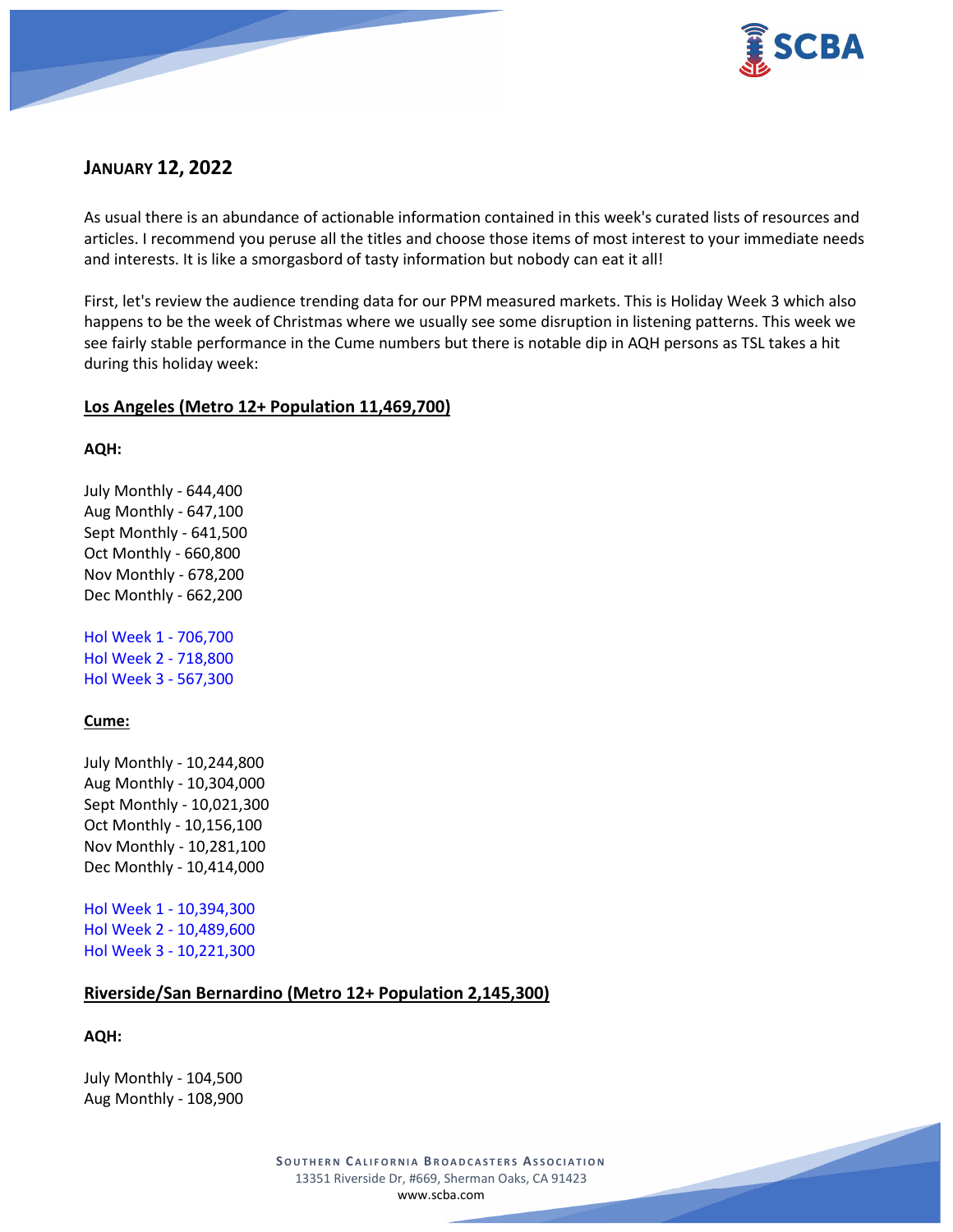

Sept Monthly - 114,600 Oct Monthly - 116,900 Nov Monthly - 119,700 Dec Monthly - 114,800

Hol Week 1 - 107,400 Hol Week 2 - 111,400 Hol Week 3 - 89,300

#### **Cume:**

July Monthly - 1,929,800 Aug Monthly - 1,881,700 Sept Monthly - 1,897,900 Oct Monthly - 1,928,200 Nov Monthly - 1,936,300 Dec Monthly - 1,904,700

Hol Week 1 - 1,869,100 Hol Week 2 - 1,857,600 Hol Week 3 - 1,832,800

### **San Diego (Metro 12+ Population 2,873,100)**

### **AQH:**

July Monthly - 119,700 Aug Monthly - 129,100 Sept Monthly - 137,300 Oct Monthly - 136,000 Nov Monthly - 141,400 Dec Monthly - 131,500

Hol Week 1 - 133,500 Hol Week 2 - 130,000 Hol Week 3 - 101,300

#### **Cume:**

July Monthly - 2,363,700 Aug Monthly - 2,399,900 Sept Monthly - 2,448,400 Oct Monthly - 2,516,600 Nov Monthly - 2,481,400 Dec Monthly - 2,518,600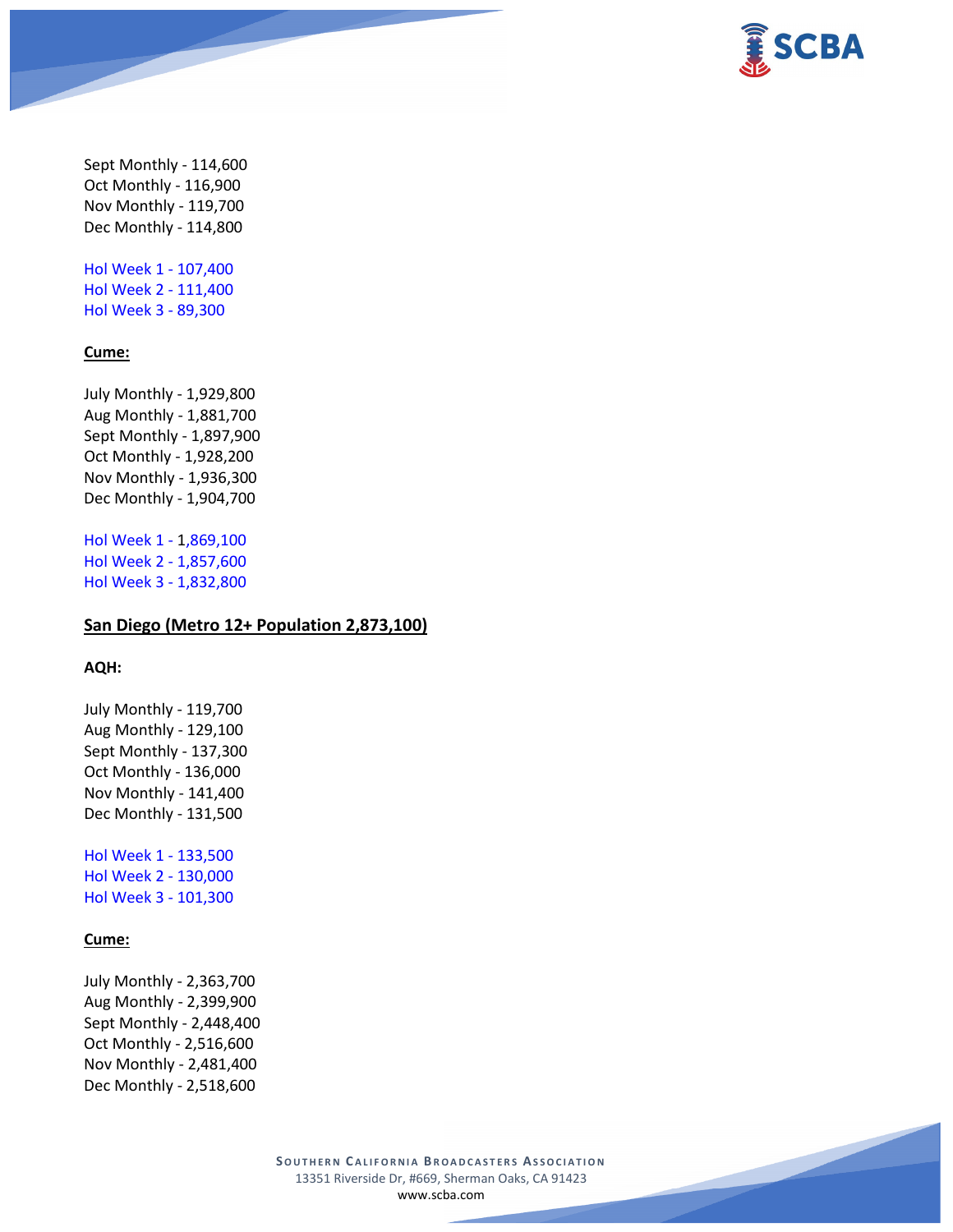

Hol Week 1 - 2,422,200 Hol Week 2 - 2,517,400 Hol Week 3 - 2,351,600

**"The meeting of preparation with opportunity generates the offspring we call luck."** - Anthony Robbins

### **RESOURCES AND ARTICLES OF INTEREST TO SALES AND ADVERTISERS**

#### **Fast-Food Advertising: Why Radio Should Be Lovin' It.**

Inside Radio (Westwood One Everyone is Listening) January 11, 2022 [http://www.insideradio.com/free/fast-food-advertising-why-radio-should-be-lovin-it/article\\_ea5ca346-72af-](http://www.insideradio.com/free/fast-food-advertising-why-radio-should-be-lovin-it/article_ea5ca346-72af-11ec-8de5-8b00455c8b8b.html)[11ec-8de5-8b00455c8b8b.html](http://www.insideradio.com/free/fast-food-advertising-why-radio-should-be-lovin-it/article_ea5ca346-72af-11ec-8de5-8b00455c8b8b.html)

#### **Getting Ready For Uncle Sam: Tax Prep Services Ramp Up Advertising.**

Inside Radio (Media Monitors) January 11, 2022 [http://www.insideradio.com/free/getting-ready-for-uncle-sam-tax-prep-services-ramp-up](http://www.insideradio.com/free/getting-ready-for-uncle-sam-tax-prep-services-ramp-up-advertising/article_6d073b2c-72af-11ec-be9e-37602ff75527.html)[advertising/article\\_6d073b2c-72af-11ec-be9e-37602ff75527.html](http://www.insideradio.com/free/getting-ready-for-uncle-sam-tax-prep-services-ramp-up-advertising/article_6d073b2c-72af-11ec-be9e-37602ff75527.html)

### **Auto Advertising Transitions As 'Dealerships Are Learning Consumers Still Need Them.**'

(Note: See related article in Management section) Inside Radio (Borrell) January 10, 2022 [http://www.insideradio.com/free/auto-advertising-transitions-as-dealerships-are-learning-consumers-still](http://www.insideradio.com/free/auto-advertising-transitions-as-dealerships-are-learning-consumers-still-need-them/article_046228e2-71e8-11ec-8a4e-27558731a2c6.html)[need-them/article\\_046228e2-71e8-11ec-8a4e-27558731a2c6.html](http://www.insideradio.com/free/auto-advertising-transitions-as-dealerships-are-learning-consumers-still-need-them/article_046228e2-71e8-11ec-8a4e-27558731a2c6.html)

#### **It's Not Just Big Brands Coming To Podcast. So Are Ad Savvy Local Car Dealers.**

Inside Radio (Borrell) January 10, 2022 [http://www.insideradio.com/podcastnewsdaily/it-s-not-just-big-brands-coming-to-podcast-so-are-ad-savvy](http://www.insideradio.com/podcastnewsdaily/it-s-not-just-big-brands-coming-to-podcast-so-are-ad-savvy-local-car/article_dbfe057c-723e-11ec-810d-1788634d954d.html)[local-car/article\\_dbfe057c-723e-11ec-810d-1788634d954d.html](http://www.insideradio.com/podcastnewsdaily/it-s-not-just-big-brands-coming-to-podcast-so-are-ad-savvy-local-car/article_dbfe057c-723e-11ec-810d-1788634d954d.html)

## **Used Vehicles Are Like Gold -- And Dealers Know It**

MediaPost January 10, 2022 [https://www.mediapost.com/publications/article/370138/used-vehicles-are-like-gold-and-dealers-know](https://www.mediapost.com/publications/article/370138/used-vehicles-are-like-gold-and-dealers-know-it.html?utm_source=newsletter&utm_medium=email&utm_content=headline&utm_campaign=124899&hashid=akE-7z-LS1W9CYmV5M9xXA)[it.html?utm\\_source=newsletter&utm\\_medium=email&utm\\_content=headline&utm\\_campaign=124899&hashid](https://www.mediapost.com/publications/article/370138/used-vehicles-are-like-gold-and-dealers-know-it.html?utm_source=newsletter&utm_medium=email&utm_content=headline&utm_campaign=124899&hashid=akE-7z-LS1W9CYmV5M9xXA) [=akE-7z-LS1W9CYmV5M9xXA](https://www.mediapost.com/publications/article/370138/used-vehicles-are-like-gold-and-dealers-know-it.html?utm_source=newsletter&utm_medium=email&utm_content=headline&utm_campaign=124899&hashid=akE-7z-LS1W9CYmV5M9xXA)

### **6 Easy Ways To Increase Your Sales Today**

Radio Ink (Loyd Ford) January 10, 2022 [https://radioink.com/2022/01/10/6-easy-ways-to-increase-your-sales](https://radioink.com/2022/01/10/6-easy-ways-to-increase-your-sales-today/?vgo_ee=g4MdIIvetgiR1mkR7kijJ4BI1h38V58Ke8bVrp%2FmcsM%3D)[today/?vgo\\_ee=g4MdIIvetgiR1mkR7kijJ4BI1h38V58Ke8bVrp%2FmcsM%3D](https://radioink.com/2022/01/10/6-easy-ways-to-increase-your-sales-today/?vgo_ee=g4MdIIvetgiR1mkR7kijJ4BI1h38V58Ke8bVrp%2FmcsM%3D)

#### **Post-Holiday Bounce Back Continues As Downloads Jump 22%, Driven By Sports Listening.**

Inside Radio (PODTRAC) January 10, 2022 [http://www.insideradio.com/podcastnewsdaily/post-holiday-bounce-back-continues-as-downloads-jump-22](http://www.insideradio.com/podcastnewsdaily/post-holiday-bounce-back-continues-as-downloads-jump-22-driven-by-sports-listening/article_bc4032dc-723e-11ec-a11d-dbba9d584c58.html) [driven-by-sports-listening/article\\_bc4032dc-723e-11ec-a11d-dbba9d584c58.html](http://www.insideradio.com/podcastnewsdaily/post-holiday-bounce-back-continues-as-downloads-jump-22-driven-by-sports-listening/article_bc4032dc-723e-11ec-a11d-dbba9d584c58.html)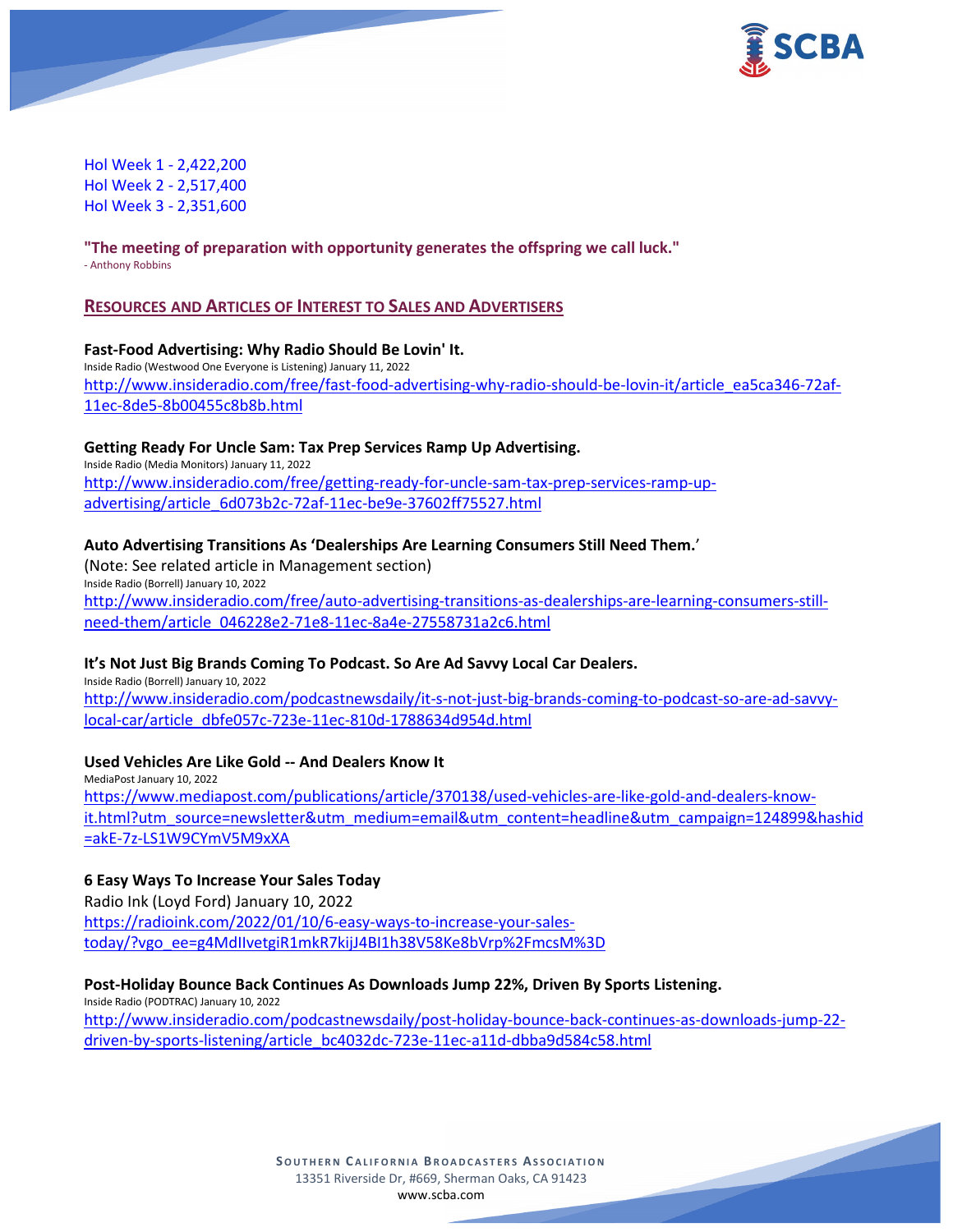

#### **Position Yourself For Success In the New Year With These Tips**

SalesFuel January 8, 2022 <https://salesfuel.com/position-yourself-for-success-in-the-new-year-with-these-tips/>

**How to Disrupt Sales Calls (In A Good Way!)** SalesFuel January 8, 2022 <https://salesfuel.com/how-to-disrupt-sales-calls-in-a-good-way/>

## **Spotify Vs. Radio: AM/FM Still Tops Overall, 45+**

All Access January 7, 2022 <https://www.allaccess.com/net-news/archive/story/214442/spotify-vs-radio-am-fm-still-tops-overall-45>

### **Adele, Morgen Wallen Ruled 2021. Streaming And Podcasting Grew, Radio Dominated.**

Inside Radio (MRC Data) January 7, 2022 [http://www.insideradio.com/free/adele-morgen-wallen-ruled-2021-streaming-and-podcasting-grew-radio](http://www.insideradio.com/free/adele-morgen-wallen-ruled-2021-streaming-and-podcasting-grew-radio-dominated/article_218b859e-6f86-11ec-b6dd-afaf644d0dad.html)[dominated/article\\_218b859e-6f86-11ec-b6dd-afaf644d0dad.html](http://www.insideradio.com/free/adele-morgen-wallen-ruled-2021-streaming-and-podcasting-grew-radio-dominated/article_218b859e-6f86-11ec-b6dd-afaf644d0dad.html)

### **Avoid the Catch-22 of Business Referrals**

SalesFuel January 8, 2022 <https://salesfuel.com/avoid-the-catch-22-of-business-referrals/>

### **Biggest 2022 Ad Issues: Integrated Media Planning/Buying, Measurement**

MediaPost January 6, 2022 [https://www.mediapost.com/publications/article/370004/biggest-2022-ad-issues-integrated-media](https://www.mediapost.com/publications/article/370004/biggest-2022-ad-issues-integrated-media-planning.html?utm_source=newsletter&utm_medium=email&utm_content=headline&utm_campaign=124878&hashid=IZA7uSulTnimoAz9RMXvmQ)[planning.html?utm\\_source=newsletter&utm\\_medium=email&utm\\_content=headline&utm\\_campaign=124878&](https://www.mediapost.com/publications/article/370004/biggest-2022-ad-issues-integrated-media-planning.html?utm_source=newsletter&utm_medium=email&utm_content=headline&utm_campaign=124878&hashid=IZA7uSulTnimoAz9RMXvmQ) [hashid=IZA7uSulTnimoAz9RMXvmQ](https://www.mediapost.com/publications/article/370004/biggest-2022-ad-issues-integrated-media-planning.html?utm_source=newsletter&utm_medium=email&utm_content=headline&utm_campaign=124878&hashid=IZA7uSulTnimoAz9RMXvmQ)

### **GroupM Finds Backlash To Streaming Ads, Data Deals, Latest Media Technology**

MediaPost January 6, 2022 [https://www.mediapost.com/publications/article/369969/groupm-finds-backlash-to-streaming-ads-data](https://www.mediapost.com/publications/article/369969/groupm-finds-backlash-to-streaming-ads-data-deals.html?utm_source=newsletter&utm_medium=email&utm_content=headline&utm_campaign=124878&hashid=IZA7uSulTnimoAz9RMXvmQ)[deals.html?utm\\_source=newsletter&utm\\_medium=email&utm\\_content=headline&utm\\_campaign=124878&has](https://www.mediapost.com/publications/article/369969/groupm-finds-backlash-to-streaming-ads-data-deals.html?utm_source=newsletter&utm_medium=email&utm_content=headline&utm_campaign=124878&hashid=IZA7uSulTnimoAz9RMXvmQ) [hid=IZA7uSulTnimoAz9RMXvmQ](https://www.mediapost.com/publications/article/369969/groupm-finds-backlash-to-streaming-ads-data-deals.html?utm_source=newsletter&utm_medium=email&utm_content=headline&utm_campaign=124878&hashid=IZA7uSulTnimoAz9RMXvmQ)

### **Digital Really Can And Should Be Better**

Forbes January 6, 2022 [https://www.forbes.com/sites/forbestechcouncil/2022/01/06/digital-really-can-and-should-be](https://www.forbes.com/sites/forbestechcouncil/2022/01/06/digital-really-can-and-should-be-better/?sh=228f9a116a70)[better/?sh=228f9a116a70](https://www.forbes.com/sites/forbestechcouncil/2022/01/06/digital-really-can-and-should-be-better/?sh=228f9a116a70)

### **Car market outlook: Recovery to resume in 2022**

ING January 6, 2022 <https://think.ing.com/articles/car-market-outlook-recovery-to-resume-in-2022>

#### **CES Generates Abundance Of Automotive News**

MediaPost January 5, 2022 [https://www.mediapost.com/publications/article/369998/ces-generates-abundance-of-automotive](https://www.mediapost.com/publications/article/369998/ces-generates-abundance-of-automotive-news.html?utm_source=newsletter&utm_medium=email&utm_content=headline&utm_campaign=124864&hashid=akE-7z-LS1W9CYmV5M9xXA)[news.html?utm\\_source=newsletter&utm\\_medium=email&utm\\_content=headline&utm\\_campaign=124864&ha](https://www.mediapost.com/publications/article/369998/ces-generates-abundance-of-automotive-news.html?utm_source=newsletter&utm_medium=email&utm_content=headline&utm_campaign=124864&hashid=akE-7z-LS1W9CYmV5M9xXA) [shid=akE-7z-LS1W9CYmV5M9xXA](https://www.mediapost.com/publications/article/369998/ces-generates-abundance-of-automotive-news.html?utm_source=newsletter&utm_medium=email&utm_content=headline&utm_campaign=124864&hashid=akE-7z-LS1W9CYmV5M9xXA)

> **SOUTHERN C ALIFORNIA B ROADCASTERS ASSOCIATION** 13351 Riverside Dr, #669, Sherman Oaks, CA 91423 [www.scba.com](http://www.scba.com/)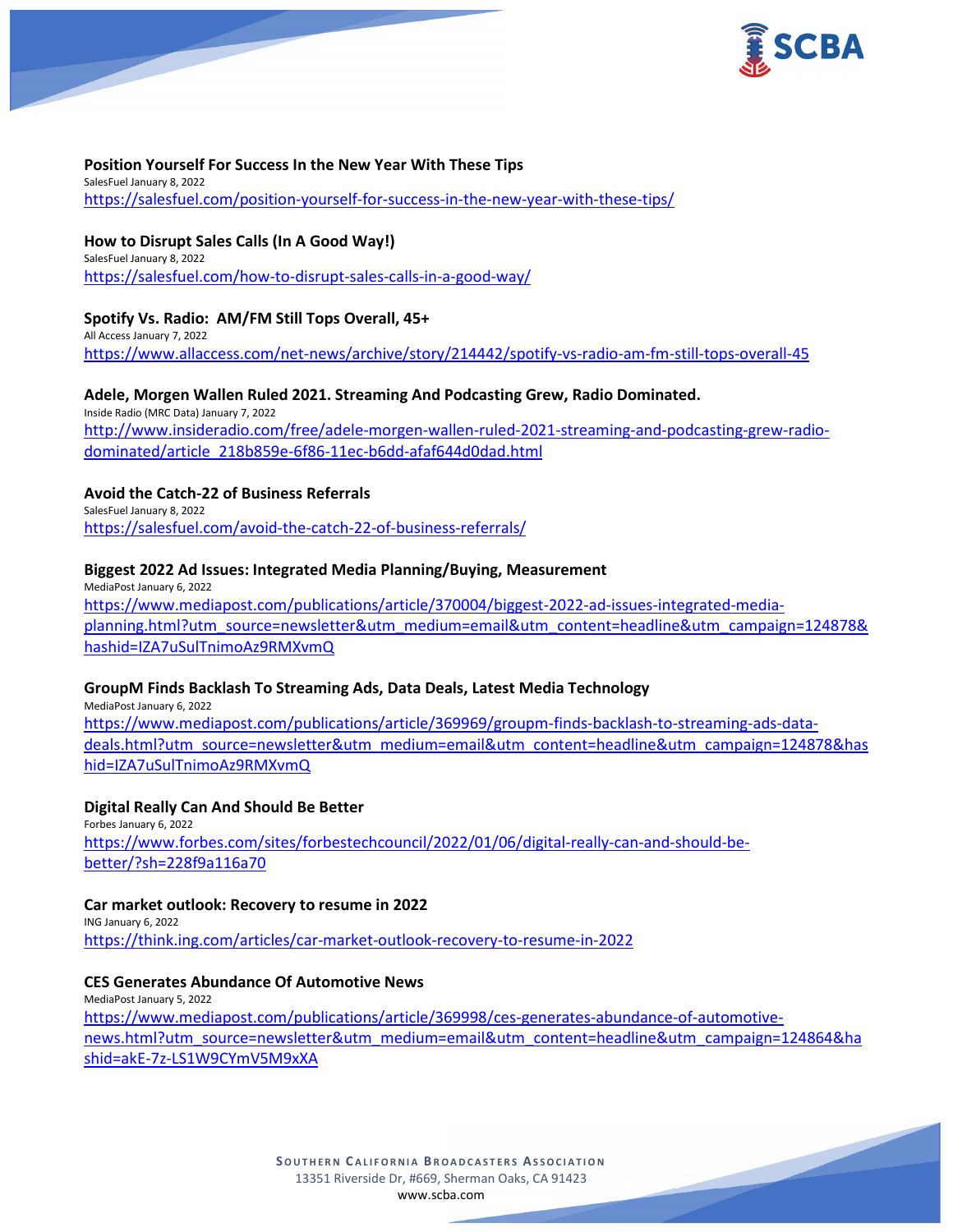

#### **Big Payoff For Brands That Appeal To Black Consumers**

MediaPost January 5, 2022 [https://www.mediapost.com/publications/article/369942/big-payoff-for-brands-that-appeal-to-black](https://www.mediapost.com/publications/article/369942/big-payoff-for-brands-that-appeal-to-black-consume.html)[consume.html](https://www.mediapost.com/publications/article/369942/big-payoff-for-brands-that-appeal-to-black-consume.html)

#### **The road ahead: How legacy auto brands will level the EV playing field in 2022**

Dive January 4, 2022 [https://www.marketingdive.com/news/legacy-auto-brands-chase-Tesla-on-](https://www.marketingdive.com/news/legacy-auto-brands-chase-Tesla-on-EVs/616453/?utm_source=Sailthru&utm_medium=email&utm_campaign=Newsletter%20Weekly%20Roundup:%20Marketing%20Dive:%20Daily%20Dive%2001-08-2022&utm_term=Marketing%20Dive%20Weekender)[EVs/616453/?utm\\_source=Sailthru&utm\\_medium=email&utm\\_campaign=Newsletter%20Weekly%20Roundup:](https://www.marketingdive.com/news/legacy-auto-brands-chase-Tesla-on-EVs/616453/?utm_source=Sailthru&utm_medium=email&utm_campaign=Newsletter%20Weekly%20Roundup:%20Marketing%20Dive:%20Daily%20Dive%2001-08-2022&utm_term=Marketing%20Dive%20Weekender) [%20Marketing%20Dive:%20Daily%20Dive%2001-08-2022&utm\\_term=Marketing%20Dive%20Weekender](https://www.marketingdive.com/news/legacy-auto-brands-chase-Tesla-on-EVs/616453/?utm_source=Sailthru&utm_medium=email&utm_campaign=Newsletter%20Weekly%20Roundup:%20Marketing%20Dive:%20Daily%20Dive%2001-08-2022&utm_term=Marketing%20Dive%20Weekender)

### **22 Sales Quotes to Inspire You to Make 2022 Your Best Year Yet**

LinkedIn January 3, 2022

[https://www.linkedin.com/business/sales/blog/modern-selling/sales-quotes-to-inspire-you-](https://www.linkedin.com/business/sales/blog/modern-selling/sales-quotes-to-inspire-you-2022?utm_campaign=subscriber&utm_medium=email&_hsmi=200237583&_hsenc=p2ANqtz-_qKZ0XsISa1DXR4WD5UKz4aZF11Xeae-AnRGnvGPSyi9_piMrgBWbLnaZZC3VwLsDQ80vQIE4oytd3lW3q9WC8mi_Klw&utm_content=200237583&utm_source=hs_email)[2022?utm\\_campaign=subscriber&utm\\_medium=email&\\_hsmi=200237583&\\_hsenc=p2ANqtz-](https://www.linkedin.com/business/sales/blog/modern-selling/sales-quotes-to-inspire-you-2022?utm_campaign=subscriber&utm_medium=email&_hsmi=200237583&_hsenc=p2ANqtz-_qKZ0XsISa1DXR4WD5UKz4aZF11Xeae-AnRGnvGPSyi9_piMrgBWbLnaZZC3VwLsDQ80vQIE4oytd3lW3q9WC8mi_Klw&utm_content=200237583&utm_source=hs_email) [\\_qKZ0XsISa1DXR4WD5UKz4aZF11Xeae-](https://www.linkedin.com/business/sales/blog/modern-selling/sales-quotes-to-inspire-you-2022?utm_campaign=subscriber&utm_medium=email&_hsmi=200237583&_hsenc=p2ANqtz-_qKZ0XsISa1DXR4WD5UKz4aZF11Xeae-AnRGnvGPSyi9_piMrgBWbLnaZZC3VwLsDQ80vQIE4oytd3lW3q9WC8mi_Klw&utm_content=200237583&utm_source=hs_email)

[AnRGnvGPSyi9\\_piMrgBWbLnaZZC3VwLsDQ80vQIE4oytd3lW3q9WC8mi\\_Klw&utm\\_content=200237583&utm\\_s](https://www.linkedin.com/business/sales/blog/modern-selling/sales-quotes-to-inspire-you-2022?utm_campaign=subscriber&utm_medium=email&_hsmi=200237583&_hsenc=p2ANqtz-_qKZ0XsISa1DXR4WD5UKz4aZF11Xeae-AnRGnvGPSyi9_piMrgBWbLnaZZC3VwLsDQ80vQIE4oytd3lW3q9WC8mi_Klw&utm_content=200237583&utm_source=hs_email) [ource=hs\\_email](https://www.linkedin.com/business/sales/blog/modern-selling/sales-quotes-to-inspire-you-2022?utm_campaign=subscriber&utm_medium=email&_hsmi=200237583&_hsenc=p2ANqtz-_qKZ0XsISa1DXR4WD5UKz4aZF11Xeae-AnRGnvGPSyi9_piMrgBWbLnaZZC3VwLsDQ80vQIE4oytd3lW3q9WC8mi_Klw&utm_content=200237583&utm_source=hs_email)

## **RESOURCES AND ARTICLES OF INTEREST TO MANAGERS FOR PLANNING AND FORECASTING:**

#### **As Audiences Continue To Fragment, Media Experts See More Consolidation Ahead.** Inside Radio (Digital Hollywood CES 2022) January 11, 2022 [http://www.insideradio.com/free/as-audiences-continue-to-fragment-media-experts-see-more-consolidation](http://www.insideradio.com/free/as-audiences-continue-to-fragment-media-experts-see-more-consolidation-ahead/article_c6b30520-72af-11ec-9fa2-97ad6fc9f78e.html)[ahead/article\\_c6b30520-72af-11ec-9fa2-97ad6fc9f78e.html](http://www.insideradio.com/free/as-audiences-continue-to-fragment-media-experts-see-more-consolidation-ahead/article_c6b30520-72af-11ec-9fa2-97ad6fc9f78e.html)

### **Kantar: Sportsbooks Tripled Their Radio Ad Spend In 2021.**

Inside Radio January 11, 2021 [http://www.insideradio.com/free/kantar-sportsbooks-tripled-their-radio-ad-spend-in-2021/article\\_0b021054-](http://www.insideradio.com/free/kantar-sportsbooks-tripled-their-radio-ad-spend-in-2021/article_0b021054-72b0-11ec-bea7-1ff55c9bd262.html) [72b0-11ec-bea7-1ff55c9bd262.html](http://www.insideradio.com/free/kantar-sportsbooks-tripled-their-radio-ad-spend-in-2021/article_0b021054-72b0-11ec-bea7-1ff55c9bd262.html)

#### **Seven Things For Radio To Watch For In Washington This Year.**

Inside Radio January 11, 2021 [http://www.insideradio.com/free/seven-things-for-radio-to-watch-for-in-washington-this](http://www.insideradio.com/free/seven-things-for-radio-to-watch-for-in-washington-this-year/article_364dc9e2-72b0-11ec-96bf-5fa9fa859f8b.html)[year/article\\_364dc9e2-72b0-11ec-96bf-5fa9fa859f8b.html](http://www.insideradio.com/free/seven-things-for-radio-to-watch-for-in-washington-this-year/article_364dc9e2-72b0-11ec-96bf-5fa9fa859f8b.html)

#### **Investing in Employee Development is No Longer Optional**

The Center For Sales Strategy (Beth Sunshine) January 11, 2022 [https://blog.thecenterforsalesstrategy.com/investing-in-employee-development-is-no-longer](https://blog.thecenterforsalesstrategy.com/investing-in-employee-development-is-no-longer-optional?utm_campaign=subscriber&utm_medium=email&_hsmi=200526976&_hsenc=p2ANqtz-_bIdPYIOHKlH8opSe5Z5IptGCBguakWTUSoFBguyih3IQR-S1-G9R883-YFfsGTF5-4ZGj5jeAORWHvZ8vvBDXLP-grQ&utm_content=200526976&utm_source=hs_email)[optional?utm\\_campaign=subscriber&utm\\_medium=email&\\_hsmi=200526976&\\_hsenc=p2ANqtz-](https://blog.thecenterforsalesstrategy.com/investing-in-employee-development-is-no-longer-optional?utm_campaign=subscriber&utm_medium=email&_hsmi=200526976&_hsenc=p2ANqtz-_bIdPYIOHKlH8opSe5Z5IptGCBguakWTUSoFBguyih3IQR-S1-G9R883-YFfsGTF5-4ZGj5jeAORWHvZ8vvBDXLP-grQ&utm_content=200526976&utm_source=hs_email) [\\_bIdPYIOHKlH8opSe5Z5IptGCBguakWTUSoFBguyih3IQR-S1-G9R883-YFfsGTF5-4ZGj5jeAORWHvZ8vvBDXLP](https://blog.thecenterforsalesstrategy.com/investing-in-employee-development-is-no-longer-optional?utm_campaign=subscriber&utm_medium=email&_hsmi=200526976&_hsenc=p2ANqtz-_bIdPYIOHKlH8opSe5Z5IptGCBguakWTUSoFBguyih3IQR-S1-G9R883-YFfsGTF5-4ZGj5jeAORWHvZ8vvBDXLP-grQ&utm_content=200526976&utm_source=hs_email)[grQ&utm\\_content=200526976&utm\\_source=hs\\_email](https://blog.thecenterforsalesstrategy.com/investing-in-employee-development-is-no-longer-optional?utm_campaign=subscriber&utm_medium=email&_hsmi=200526976&_hsenc=p2ANqtz-_bIdPYIOHKlH8opSe5Z5IptGCBguakWTUSoFBguyih3IQR-S1-G9R883-YFfsGTF5-4ZGj5jeAORWHvZ8vvBDXLP-grQ&utm_content=200526976&utm_source=hs_email)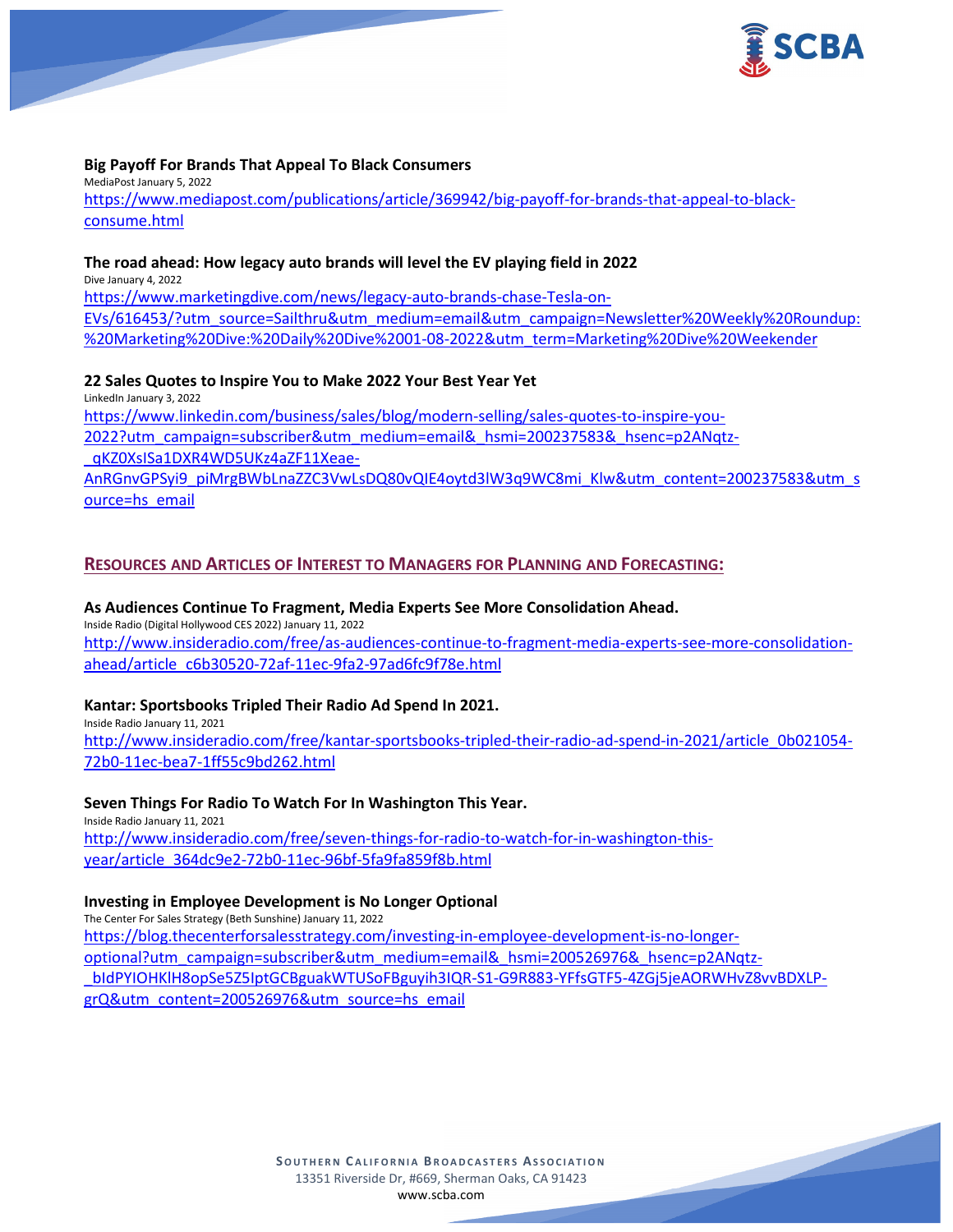

#### **Auto Dealers To Shift Ad Dollars Away From Broadcast and Cable**

(Note: See related article in Sales section) Broadcasting + Cable (Borrell) January 10, 2021 <https://www.nexttv.com/news/auto-dealers-to-shift-ad-dollars-away-from-broadcast-and-cable>

### **Here Is What Resonated For Radio Broadcasters At CES 2022.**

Inside Radio (Jacobs Media Strategies) January 10, 2022 [http://www.insideradio.com/free/here-is-what-resonated-for-radio-broadcasters-at-ces-2022/article\\_e03167f8-](http://www.insideradio.com/free/here-is-what-resonated-for-radio-broadcasters-at-ces-2022/article_e03167f8-71e7-11ec-9ea2-f31a3ab6e1fd.html) [71e7-11ec-9ea2-f31a3ab6e1fd.html](http://www.insideradio.com/free/here-is-what-resonated-for-radio-broadcasters-at-ces-2022/article_e03167f8-71e7-11ec-9ea2-f31a3ab6e1fd.html)

### **Digital Execs Examine Radio's Top Tech Priorities For 2022.**

Inside Radio January 10, 2022 [http://www.insideradio.com/free/digital-execs-examine-radio-s-top-tech-priorities-for-2022/article\\_46bdeff0-](http://www.insideradio.com/free/digital-execs-examine-radio-s-top-tech-priorities-for-2022/article_46bdeff0-71e8-11ec-808a-47bc0f0b3005.html) [71e8-11ec-808a-47bc0f0b3005.html](http://www.insideradio.com/free/digital-execs-examine-radio-s-top-tech-priorities-for-2022/article_46bdeff0-71e8-11ec-808a-47bc0f0b3005.html)

### **Byron Allen On Advertisers' Promises To Invest In Black-Owned Media: 'They're All Behind And They're All Guilty.'**

Inside Radio January 10, 2022

[http://www.insideradio.com/free/byron-allen-on-advertisers-promises-to-invest-in-black-owned-media-they-re](http://www.insideradio.com/free/byron-allen-on-advertisers-promises-to-invest-in-black-owned-media-they-re-all-behind/article_62371f96-71e7-11ec-9210-cfff15201fec.html)[all-behind/article\\_62371f96-71e7-11ec-9210-cfff15201fec.html](http://www.insideradio.com/free/byron-allen-on-advertisers-promises-to-invest-in-black-owned-media-they-re-all-behind/article_62371f96-71e7-11ec-9210-cfff15201fec.html)

### **Learning and Development Lessons from the Pandemic**

The Center For Sales Strategy (Stephanie Stoll) January 10, 2022 [https://blog.thecenterforsalesstrategy.com/learning-and-development-lessons-from-the](https://blog.thecenterforsalesstrategy.com/learning-and-development-lessons-from-the-pandemic?utm_campaign=subscriber&utm_medium=email&_hsmi=200412347&_hsenc=p2ANqtz--CprZ7_af66XjM3eMf-Mm_wSxpP-iIEnzO_vJ7hGExCnKPDlxUFpJdlYkXsY3OLDcZDxbfFS7xMa4O0CYtJkfnWeHIxA&utm_content=200412347&utm_source=hs_email)[pandemic?utm\\_campaign=subscriber&utm\\_medium=email&\\_hsmi=200412347&\\_hsenc=p2ANqtz--](https://blog.thecenterforsalesstrategy.com/learning-and-development-lessons-from-the-pandemic?utm_campaign=subscriber&utm_medium=email&_hsmi=200412347&_hsenc=p2ANqtz--CprZ7_af66XjM3eMf-Mm_wSxpP-iIEnzO_vJ7hGExCnKPDlxUFpJdlYkXsY3OLDcZDxbfFS7xMa4O0CYtJkfnWeHIxA&utm_content=200412347&utm_source=hs_email) [CprZ7\\_af66XjM3eMf-Mm\\_wSxpP](https://blog.thecenterforsalesstrategy.com/learning-and-development-lessons-from-the-pandemic?utm_campaign=subscriber&utm_medium=email&_hsmi=200412347&_hsenc=p2ANqtz--CprZ7_af66XjM3eMf-Mm_wSxpP-iIEnzO_vJ7hGExCnKPDlxUFpJdlYkXsY3OLDcZDxbfFS7xMa4O0CYtJkfnWeHIxA&utm_content=200412347&utm_source=hs_email)[iIEnzO\\_vJ7hGExCnKPDlxUFpJdlYkXsY3OLDcZDxbfFS7xMa4O0CYtJkfnWeHIxA&utm\\_content=200412347&utm\\_so](https://blog.thecenterforsalesstrategy.com/learning-and-development-lessons-from-the-pandemic?utm_campaign=subscriber&utm_medium=email&_hsmi=200412347&_hsenc=p2ANqtz--CprZ7_af66XjM3eMf-Mm_wSxpP-iIEnzO_vJ7hGExCnKPDlxUFpJdlYkXsY3OLDcZDxbfFS7xMa4O0CYtJkfnWeHIxA&utm_content=200412347&utm_source=hs_email) [urce=hs\\_email](https://blog.thecenterforsalesstrategy.com/learning-and-development-lessons-from-the-pandemic?utm_campaign=subscriber&utm_medium=email&_hsmi=200412347&_hsenc=p2ANqtz--CprZ7_af66XjM3eMf-Mm_wSxpP-iIEnzO_vJ7hGExCnKPDlxUFpJdlYkXsY3OLDcZDxbfFS7xMa4O0CYtJkfnWeHIxA&utm_content=200412347&utm_source=hs_email)

### **Jacobs: Treat the Dashboard With Urgency**

**Broadcasters should "set aside their differences and speak in one voice"** RadioWorld January 9, 2021 [https://www.radioworld.com/news-and-business/news-makers/jacobs-treat-the-dashboard-with](https://www.radioworld.com/news-and-business/news-makers/jacobs-treat-the-dashboard-with-urgency?utm_source=SmartBrief&utm_medium=email&utm_campaign=45863C53-9E40-4489-97A3-CC1A29EF491D&utm_content=D3A178AA-A6C3-4E48-BB44-218A4DD9C430&utm_term=56635b9b-0180-46fb-92ea-d1c65bc244bb)[urgency?utm\\_source=SmartBrief&utm\\_medium=email&utm\\_campaign=45863C53-9E40-4489-97A3-](https://www.radioworld.com/news-and-business/news-makers/jacobs-treat-the-dashboard-with-urgency?utm_source=SmartBrief&utm_medium=email&utm_campaign=45863C53-9E40-4489-97A3-CC1A29EF491D&utm_content=D3A178AA-A6C3-4E48-BB44-218A4DD9C430&utm_term=56635b9b-0180-46fb-92ea-d1c65bc244bb) [CC1A29EF491D&utm\\_content=D3A178AA-A6C3-4E48-BB44-218A4DD9C430&utm\\_term=56635b9b-0180-46fb-](https://www.radioworld.com/news-and-business/news-makers/jacobs-treat-the-dashboard-with-urgency?utm_source=SmartBrief&utm_medium=email&utm_campaign=45863C53-9E40-4489-97A3-CC1A29EF491D&utm_content=D3A178AA-A6C3-4E48-BB44-218A4DD9C430&utm_term=56635b9b-0180-46fb-92ea-d1c65bc244bb)[92ea-d1c65bc244bb](https://www.radioworld.com/news-and-business/news-makers/jacobs-treat-the-dashboard-with-urgency?utm_source=SmartBrief&utm_medium=email&utm_campaign=45863C53-9E40-4489-97A3-CC1A29EF491D&utm_content=D3A178AA-A6C3-4E48-BB44-218A4DD9C430&utm_term=56635b9b-0180-46fb-92ea-d1c65bc244bb)

### **How Much Do You Know About Team Motivation Traits?**

SalesFuel January 8, 2022 <https://salesfuel.com/how-much-do-you-know-about-team-motivation-traits/>

### **The Data War: The Past, Present And Future Of Data In Digital Advertising**

Forbes January 7, 2022 [https://www.forbes.com/sites/forbesagencycouncil/2022/01/07/the-data-war-the-past-present-and-future-of](https://www.forbes.com/sites/forbesagencycouncil/2022/01/07/the-data-war-the-past-present-and-future-of-data-in-digital-advertising/?sh=2f64b0ca2ff0)[data-in-digital-advertising/?sh=2f64b0ca2ff0](https://www.forbes.com/sites/forbesagencycouncil/2022/01/07/the-data-war-the-past-present-and-future-of-data-in-digital-advertising/?sh=2f64b0ca2ff0)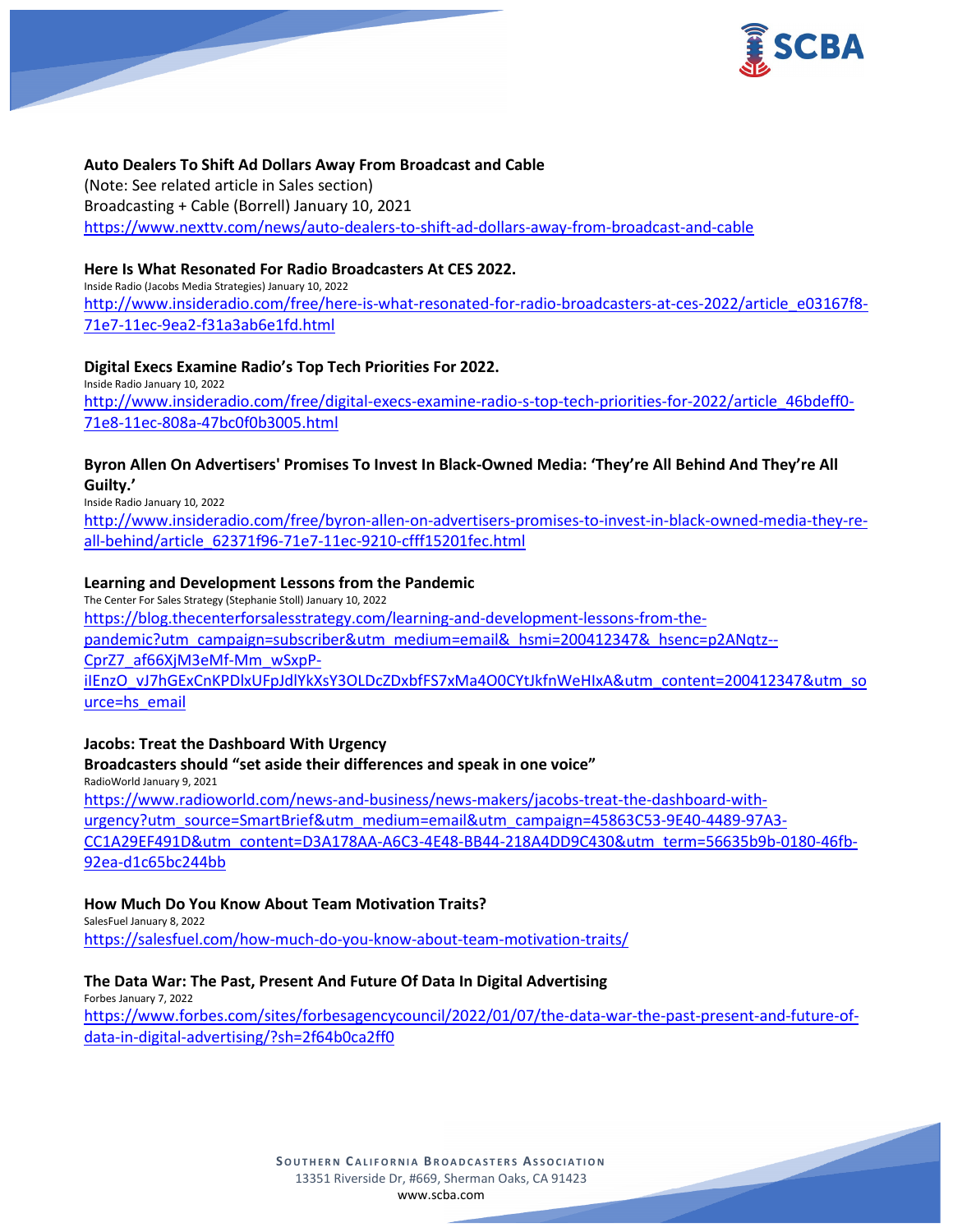

#### **Why 2022 Will Be The Year Of The Marketer (And The Consumer)**

MediaPost January 7, 2022 [https://www.mediapost.com/publications/article/370044/why-2022-will-be-the-year-of-the-marketer-and](https://www.mediapost.com/publications/article/370044/why-2022-will-be-the-year-of-the-marketer-and-the.html?utm_source=newsletter&utm_medium=email&utm_content=headline&utm_campaign=124876&hashid=MvrWDWYNRcOEFJu_y2GIhQ)[the.html?utm\\_source=newsletter&utm\\_medium=email&utm\\_content=headline&utm\\_campaign=124876&hashi](https://www.mediapost.com/publications/article/370044/why-2022-will-be-the-year-of-the-marketer-and-the.html?utm_source=newsletter&utm_medium=email&utm_content=headline&utm_campaign=124876&hashid=MvrWDWYNRcOEFJu_y2GIhQ) [d=MvrWDWYNRcOEFJu\\_y2GIhQ](https://www.mediapost.com/publications/article/370044/why-2022-will-be-the-year-of-the-marketer-and-the.html?utm_source=newsletter&utm_medium=email&utm_content=headline&utm_campaign=124876&hashid=MvrWDWYNRcOEFJu_y2GIhQ)

### **Full Speed Ahead For NAB in April**

(Note: includes NAB Pres. LeGeyt's comments about important relationship of automotive industry and radio) Radio Ink January 7, 2022 <https://radioink.com/2022/01/07/legeyt-full-speed-ahead-for-nab-in-april/>

#### **Spotify Challenges The Promo Code As It Adds Clickable Podcast Ads To Its App**

Inside Radio January 7, 2021 [http://www.insideradio.com/podcastnewsdaily/spotify-challenges-the-promo-code-as-it-adds-clickable](http://www.insideradio.com/podcastnewsdaily/spotify-challenges-the-promo-code-as-it-adds-clickable-podcast-ads-to-its-app/article_8174e72a-6fe0-11ec-9b32-17438a5bdf11.html)[podcast-ads-to-its-app/article\\_8174e72a-6fe0-11ec-9b32-17438a5bdf11.html](http://www.insideradio.com/podcastnewsdaily/spotify-challenges-the-promo-code-as-it-adds-clickable-podcast-ads-to-its-app/article_8174e72a-6fe0-11ec-9b32-17438a5bdf11.html)

### **Will Enough Radio Companies Agree To RMLC-GMR Settlement?**

Inside Radio (RMLC) January 7, 2022 [http://www.insideradio.com/free/will-enough-radio-companies-agree-to-rmlc-gmr](http://www.insideradio.com/free/will-enough-radio-companies-agree-to-rmlc-gmr-settlement/article_a460c826-6f86-11ec-af64-83355382857d.html)[settlement/article\\_a460c826-6f86-11ec-af64-83355382857d.html](http://www.insideradio.com/free/will-enough-radio-companies-agree-to-rmlc-gmr-settlement/article_a460c826-6f86-11ec-af64-83355382857d.html)

### **MRC Data's 2021 U.S. Year-End Report**

**US Music Consumption Grew 11.3% in 2021** Podnews (MRC) January 7, 2022 [https://mrcdatareports.com/mrc-data-2021-u-s-year-end](https://mrcdatareports.com/mrc-data-2021-u-s-year-end-report/?utm_source=podnews.net&utm_medium=email&utm_campaign=podnews.net:2022-01-07)[report/?utm\\_source=podnews.net&utm\\_medium=email&utm\\_campaign=podnews.net:2022-01-07](https://mrcdatareports.com/mrc-data-2021-u-s-year-end-report/?utm_source=podnews.net&utm_medium=email&utm_campaign=podnews.net:2022-01-07)

#### **Why Radio Just Shot Itself In The Foot**

Jacobs Media Strategies (Fred Jacobs) January 6, 2022 <https://jacobsmedia.com/why-radio-just-shot-itself-in-the-foot/>

### **To Maximize Revenue, Compliance Process Needs Greater Speed, Efficiency And Transparency.**

Inside Radio (RAB) January 6, 2022 [http://www.insideradio.com/free/to-maximize-revenue-compliance-process-needs-greater-speed-efficiency](http://www.insideradio.com/free/to-maximize-revenue-compliance-process-needs-greater-speed-efficiency-and-transparency/article_83daa90c-6ebc-11ec-8a4c-07d373032a84.html)[and-transparency/article\\_83daa90c-6ebc-11ec-8a4c-07d373032a84.html](http://www.insideradio.com/free/to-maximize-revenue-compliance-process-needs-greater-speed-efficiency-and-transparency/article_83daa90c-6ebc-11ec-8a4c-07d373032a84.html)

### **Biggest 2022 Ad Issues: Integrated Media Planning/Buying, Measurement**

MediaPost January 6, 2022 [https://www.mediapost.com/publications/article/370004/integrated-cross-platform-media-planning](https://www.mediapost.com/publications/article/370004/integrated-cross-platform-media-planning-measure.html?utm_source=newsletter&utm_medium=email&utm_content=headline&utm_campaign=124865&hashid=CKfKjD-IQuCPkoXp87oXHg)[measure.html?utm\\_source=newsletter&utm\\_medium=email&utm\\_content=headline&utm\\_campaign=124865](https://www.mediapost.com/publications/article/370004/integrated-cross-platform-media-planning-measure.html?utm_source=newsletter&utm_medium=email&utm_content=headline&utm_campaign=124865&hashid=CKfKjD-IQuCPkoXp87oXHg) [&hashid=CKfKjD-IQuCPkoXp87oXHg](https://www.mediapost.com/publications/article/370004/integrated-cross-platform-media-planning-measure.html?utm_source=newsletter&utm_medium=email&utm_content=headline&utm_campaign=124865&hashid=CKfKjD-IQuCPkoXp87oXHg)

### **FCC Adds Social Media to Political Programming Rules**

Broadcasting + Cable January 6, 2022 <https://www.nexttv.com/news/fcc-adds-social-media-to-political-programming-rules>